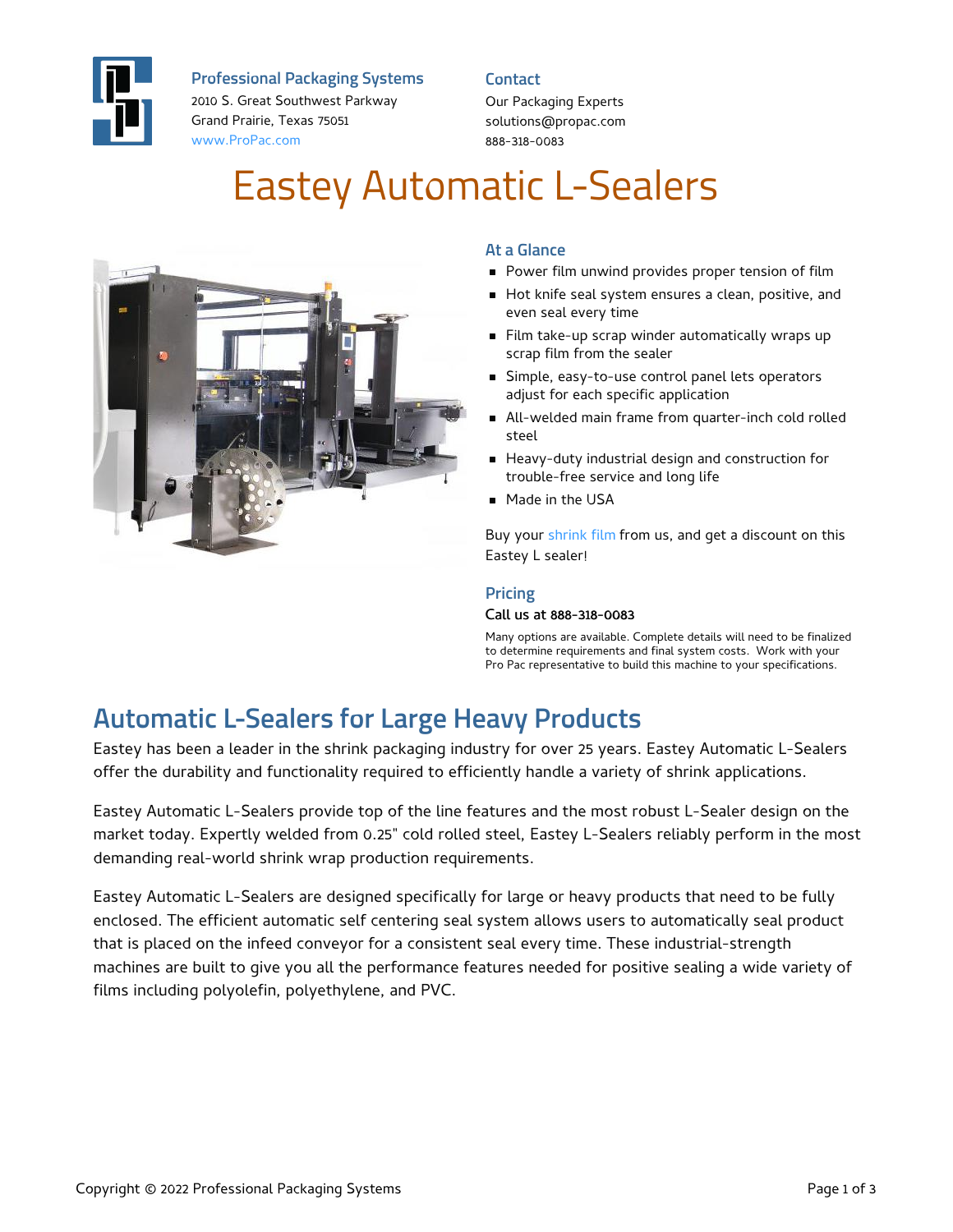### **Models**

EA3050TK, EA3070TK, EA30100TK

EA4050TK, EA4070TK, EA40100TK

EA5050TK, EA5070TK, EA50100TK

### **Standard Features**

Designed to seal most polyolefin, polyethylene, and PVC shrink films All-welded main frame from 0.25" cold rolled steel Soft start infeed and outfeed conveyors to reduce shifting of products Variable speed infeed and outfeed conveyors Side adjustable film rack for perfect alignment Seal head casting equipped with pneumatic air cylinder for automatic sealing Hot knife seal available with mushroom (standard), pancake, arrow, or poly inserts Consistent pressure across seal bar Automatic cycle timing with adjustable dwell time PLC controlled with product indexing Film tracking wheels keep film in place Power film unwind ensures proper tension of film Multiple pin perforators provide air evacuation Power film take-up scrap winder included Custom two-part epoxy finish resists scratching Heavy-duty casters for transportation within plant Easy-to-use design requires minimal training and maintenance Side seal size 30", 40", or 50"; front seal size 50", 70", or 100" Maximum film width up to 60" Maximum film roll OD up to 12" 60 PSI Available in 220v, or 480v Made in the USA

Please [contact](file:///contact/) Pro Pac or call 888-318-0083 for your shrink equipment.